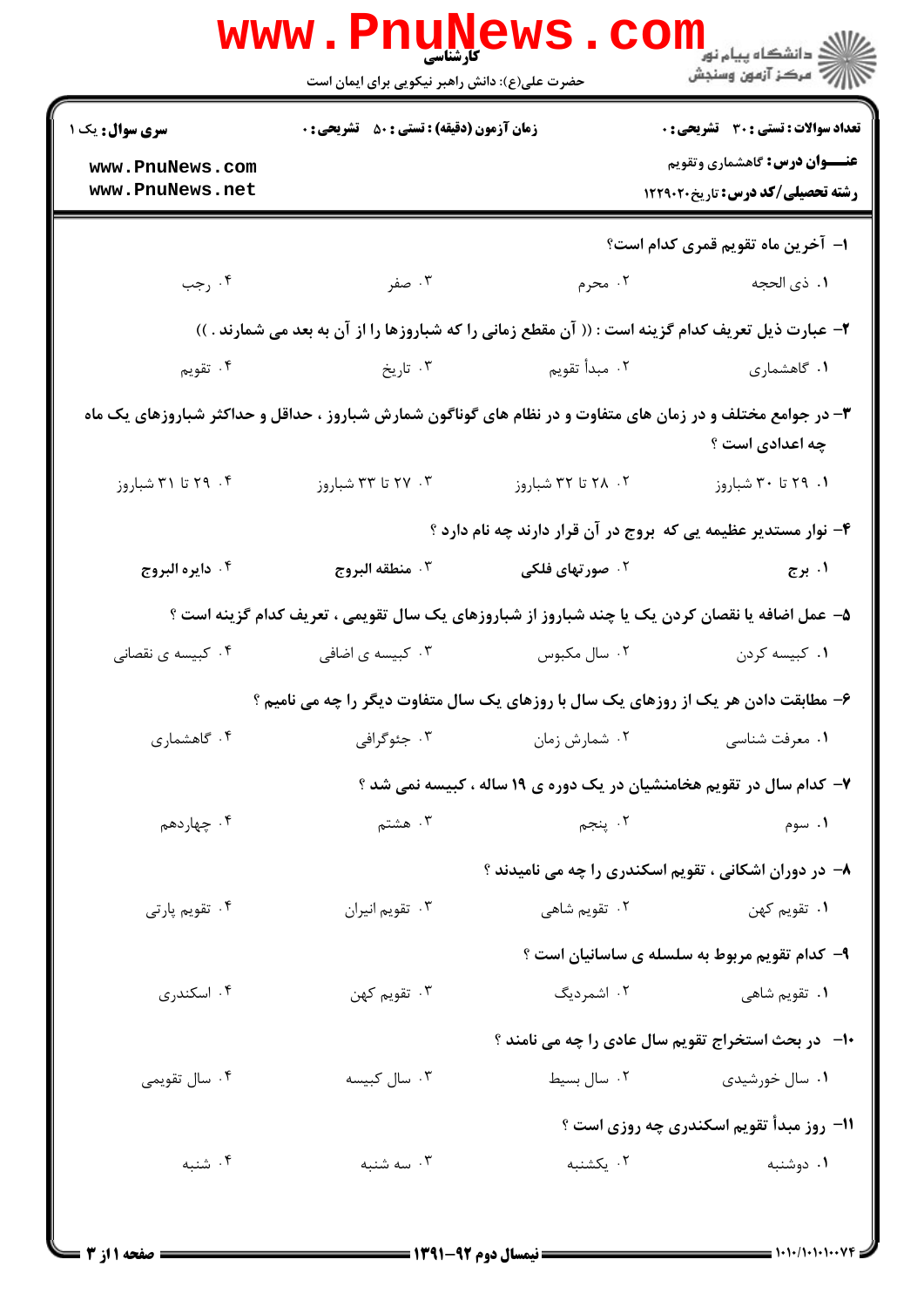|                        | <b>www.PnuNews</b><br>کا, شناسی               |                                                             | رانشگاه پيام نور<br>الله عرکز آزمهن وسنجش                                                                                                                                                                                                                                                                                                                                                                             |
|------------------------|-----------------------------------------------|-------------------------------------------------------------|-----------------------------------------------------------------------------------------------------------------------------------------------------------------------------------------------------------------------------------------------------------------------------------------------------------------------------------------------------------------------------------------------------------------------|
|                        | حضرت علی(ع): دانش راهبر نیکویی برای ایمان است |                                                             |                                                                                                                                                                                                                                                                                                                                                                                                                       |
| <b>سری سوال : ۱ یک</b> |                                               | <b>زمان آزمون (دقیقه) : تستی : 50 ٪ تشریحی : 0</b>          |                                                                                                                                                                                                                                                                                                                                                                                                                       |
| www.PnuNews.com        |                                               |                                                             | <b>عنـــوان درس:</b> گاهشماری وتقویم                                                                                                                                                                                                                                                                                                                                                                                  |
| www.PnuNews.net        |                                               |                                                             | رشته تحصیلی/کد درس: تاریخ۲۲۹۰۲۰                                                                                                                                                                                                                                                                                                                                                                                       |
|                        |                                               |                                                             | ۱۲- دوره ی کبیسه های تقویم اسکندری ۴ ساله است و یک هفته ۷ روز دارد ، بنابراین نام روزهای هفته در یک دوره چند ساله<br>تکرار خواهد شد ؟                                                                                                                                                                                                                                                                                 |
| ۰۴ دوره ۲۴ ساله        | ۰۳ دوره ۲۸ ساله                               | ۰۲ دوره ۳۵ ساله                                             | ۰۱ دوره ۳۰ ساله                                                                                                                                                                                                                                                                                                                                                                                                       |
|                        |                                               |                                                             | ۱۳– این تقویم مشهور به میلادی یک تقویم خورشیدی اصطلاحی است این تقویم گرته برداری از تقویم اسکندری است ؟                                                                                                                                                                                                                                                                                                               |
| ۰۴ تقويم ميلادي ژولين  | ۰۳ تقويم اعتدالي                              | ۰۲ تقویم شاهی                                               | ۰۱ میلادی گریگوری                                                                                                                                                                                                                                                                                                                                                                                                     |
|                        |                                               |                                                             | ۱۴- کدامیک از ماههای تقویم میلادی ژولین ، ۳۱ شباروزی نیست ؟                                                                                                                                                                                                                                                                                                                                                           |
| ۰۴ ماه دوازدهم         | ۰۳ ماه هفتم                                   | ۰۲ ماه پنجم                                                 | ۰۱ ماه چهارم                                                                                                                                                                                                                                                                                                                                                                                                          |
|                        |                                               |                                                             | 1۵– روز مبدأ تقویم میلادی ژولین چه روزی است ؟                                                                                                                                                                                                                                                                                                                                                                         |
| ۰۴ چهارشنبه            | ۰۳ پنجشنبه                                    | ۰۲ شنبه                                                     | ۱. آدینه                                                                                                                                                                                                                                                                                                                                                                                                              |
|                        |                                               |                                                             | ۱۶– در تقویم اشمردیگ از سال یک تا پایان سال ۱۲۰ ، پنجه را در پایان کدام ماه قرار می دادند؟                                                                                                                                                                                                                                                                                                                            |
| ۰۴ مهرماه              | ۰۳ خرداد ماه                                  | ۰۲ فروردين ماه                                              | ۰۱ اسفندارمذ                                                                                                                                                                                                                                                                                                                                                                                                          |
|                        |                                               |                                                             | ۱۷– کدامیک از تقویم های ذیل اعتدالی است ؟                                                                                                                                                                                                                                                                                                                                                                             |
| ۰۴ جلالی               | ۰۳ قمری                                       |                                                             |                                                                                                                                                                                                                                                                                                                                                                                                                       |
|                        |                                               |                                                             | ۱۸- برای اسامی ماههای تقویم هجری خورشیدی از کدام تقویم استفاده شده است ؟                                                                                                                                                                                                                                                                                                                                              |
| ۰۴ تقويم كهن           | ۰۳ تقویم یزدگردی                              | ۲.  تقويم وهيگگيگ                                           | ۰۱ تقویم شاه <sub>ی</sub>                                                                                                                                                                                                                                                                                                                                                                                             |
|                        |                                               |                                                             | ۱۹– عبارت (( براساس قوانین مکانیک سماوی ، امکان رویت هلال هر ماه نو محاسبه می گردد )) مربوط به کدام گزینه است ؟                                                                                                                                                                                                                                                                                                       |
| ۰۴ ماه قمری نجومی      | ۰۳ ماه قمری هلالی فلکی                        | ۰۲ ماه قمری وسطی                                            | ٠١. ماه قمري حسابي                                                                                                                                                                                                                                                                                                                                                                                                    |
|                        |                                               |                                                             | <b>۲۰</b> - در تقویم هجری قمری ، در هر ۱۱ سال جمع کسر شباروزهای سال ، معادل چند روز است ؟                                                                                                                                                                                                                                                                                                                             |
| ۰۴ ۱۱ شباروز           | ۰۳ شباروز                                     | ۰۲ شباروز                                                   | ۰۱ ۴ شباروز                                                                                                                                                                                                                                                                                                                                                                                                           |
|                        |                                               |                                                             | <b>۲۱</b> - روز مبدأ تقويم قمري چه روزي است ؟                                                                                                                                                                                                                                                                                                                                                                         |
| ۰۴ چهارشنبه            | ۰۳ شنبه                                       | ٢. جمعه                                                     | ۰۱ پنجشنبه                                                                                                                                                                                                                                                                                                                                                                                                            |
|                        |                                               |                                                             | <b>۲۲</b> - تقویم یزدگردی را در منابع کهن ، بیشتر چه نامیده اند ؟                                                                                                                                                                                                                                                                                                                                                     |
| ۰۴ فرس و قديم          | ۰۳ الهی                                       | ۰۲ دری                                                      | ۰۱ شمسیه                                                                                                                                                                                                                                                                                                                                                                                                              |
| ــــ صفحه 12ز 3 =      |                                               | ـــــــــــــــــ نیمسال دوم ۹۲-۱۳۹۱ <del>- - - - - -</del> | $\frac{1}{1-\frac{1}{1-\frac{1}{1-\frac{1}{1-\frac{1}{1-\frac{1}{1-\frac{1}{1-\frac{1}{1-\frac{1}{1-\frac{1}{1-\frac{1}{1-\frac{1}{1-\frac{1}{1-\frac{1}{1-\frac{1}{1-\frac{1}{1-\frac{1}{1-\frac{1}{1-\frac{1}{1-\frac{1}{1-\frac{1}{1-\frac{1}{1-\frac{1}{1-\frac{1}{1-\frac{1}{1-\frac{1}{1-\frac{1}{1-\frac{1}{1-\frac{1}{1-\frac{1}{1-\frac{1}{1-\frac{1}{1-\frac{1}{1-\frac{1}{1-\frac{1}{1-\frac{1}{1-\frac{1$ |